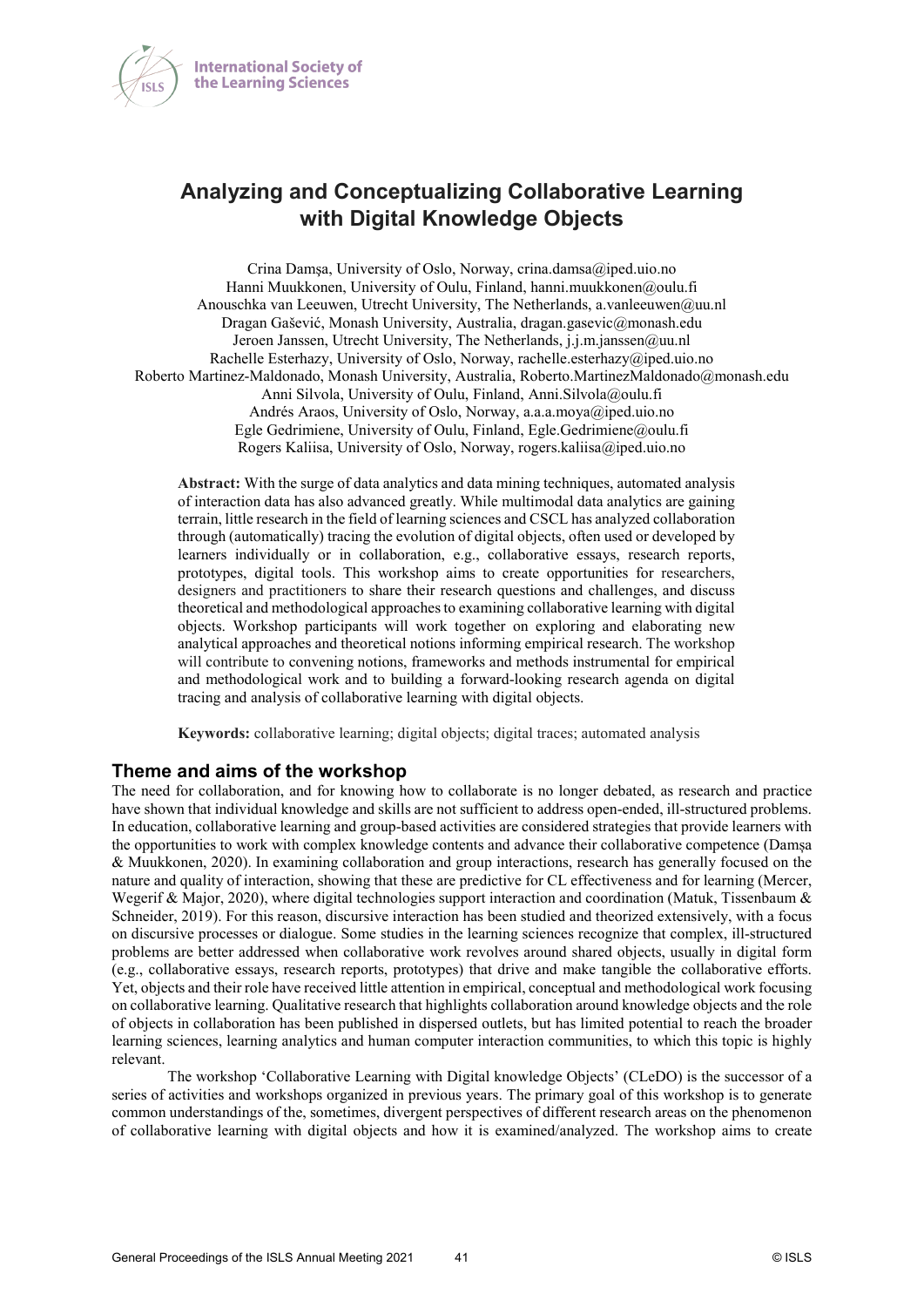

foundations for the synthesis of existing research work and setting up an agenda for continuing this work in the learning sciences and CSCL. The objectives of the workshop are to:

- 1. Enhance understanding of *current* conceptualizations and methodological approaches to studying collaborative learning with digital objects;
- 2. Explore and expand ways for conceptualizing and researching collaborative learning with collaborative learning with digital objects;
- 3. Articulate common themes and issues relevant for researchers, designers and practitioners;
- 4. Outline an integrative agenda for future collaboration;
- 5. Expand a network of (especially) LS and CSCL scholars contributing to research and development of collaborative learning with digital objects.

## **Theoretical background**

In the available literature in the field of learning sciences and CSCL, there are crudely two ways of looking at objects and their role in collaborative learning. In the field of learning analytics, objects can take the form of artifacts *used* for various purposes (such as shared workspaces or tools) within a group's collaborative environment. Examples are representational tools or visualizations of a group's joint work (Janssen & Bodemer, 2013; Martinez-Maldonado, 2019). Also, digital objects can be represented by the particular artifacts a group is *working on* collaboratively, for example collaborative essays, reports, and prototypes (Muukkonen & Lakkala, 2009; Riikonen et al., 2020). This variation in types of objects adds a further dimension to collaboration: the objects can support group work by providing structure or information, can be a topic of conversation, or can be manipulated and lead to subsequent (learning) activities. In the latter case, there is thus a bidirectional relationship, where the groups edit the object and the object is input to the collaboration (Damsa, 2014).

We identify two main challenges around the role of digital objects in collaborative learning. A first one is to generate an *articulated overview of conceptualizations* of collaborative learning where digital objects and their role are explained and accounted for. Such an overview may build on different premises underlying socioconstructivist, sociocultural and sociocognitive tenets, wherein artifacts are envisioned as products of collaborative inquiry, or as shared creations (Hakkarainen et al., 2013); or sociotechnical and sociomaterial notions, which conceive of objects as tools embedded in and which facilitate collaboration (Säljö, 2010). A second challenge is of *methodological* nature. With the surge of data analytics and data mining techniques, automated analysis of interaction data has also advanced greatly (Gašević et al., 2019). Yet, while multimodal data analytics are gaining terrain, there is limited literature in the field of learning sciences and CSCL that takes an explicit focus on analyzing collaboration through (automatically) tracing the evolution of digital knowledge objects and the epistemic value they carry throughout the process. Tracing the evolution of digital objects through the engagement of actors in editing, commenting and revising the objects requires sophisticated analytical approaches. Such approaches have thus far mainly been carried out by hand and by a combination of various analytical heavy, timeconsuming, qualitative techniques not yet suitable for large-scale implementation (e.g., Damsa, 2014; Damșa & Muukkonen, 2020). Advances in automated analytic methods and tools provide novel opportunities explored in the workshop.

This workshop will facilitate sharing approaches and methods for conceptualizing and studying collaborative learning with digital objects, and building integrated lines of work for addressing these conceptual and methodological challenges. It will create opportunities for the researchers, designers and practitioners interested in collaborative learning with digital objects to share their research questions and challenges, and expand their theoretical and methodological approaches.

### **Workshop activities**

The workshop draws upon and extends work started by the organizing team through a network project. Conceptual explorations, through reading and discussion of theoretical and empirical articles, have highlighted concepts and approaches instrumental to generate a more integrative conceptualization of collaborative learning with digital objects. In addition, work conducted by the organizers' local teams provide various methodological approaches to analyzing the digital traces of the collaborative processes and the objects and artifacts developing through these processes. This workshop offers the chance to outline a baseline for further investigations and scholarly collaboration, whereby other scholars can bring in the outcome of their exploration, whether conceptual, empirical or methodological. In this context, the workshop will, therefore: a) convene a set of notions, frameworks and methods instrumental for conceptual, empirical and methodological work on collaborative learning with digital objects, b) create an overview of research, interests and orientations pertinent to this topic, c) build a forward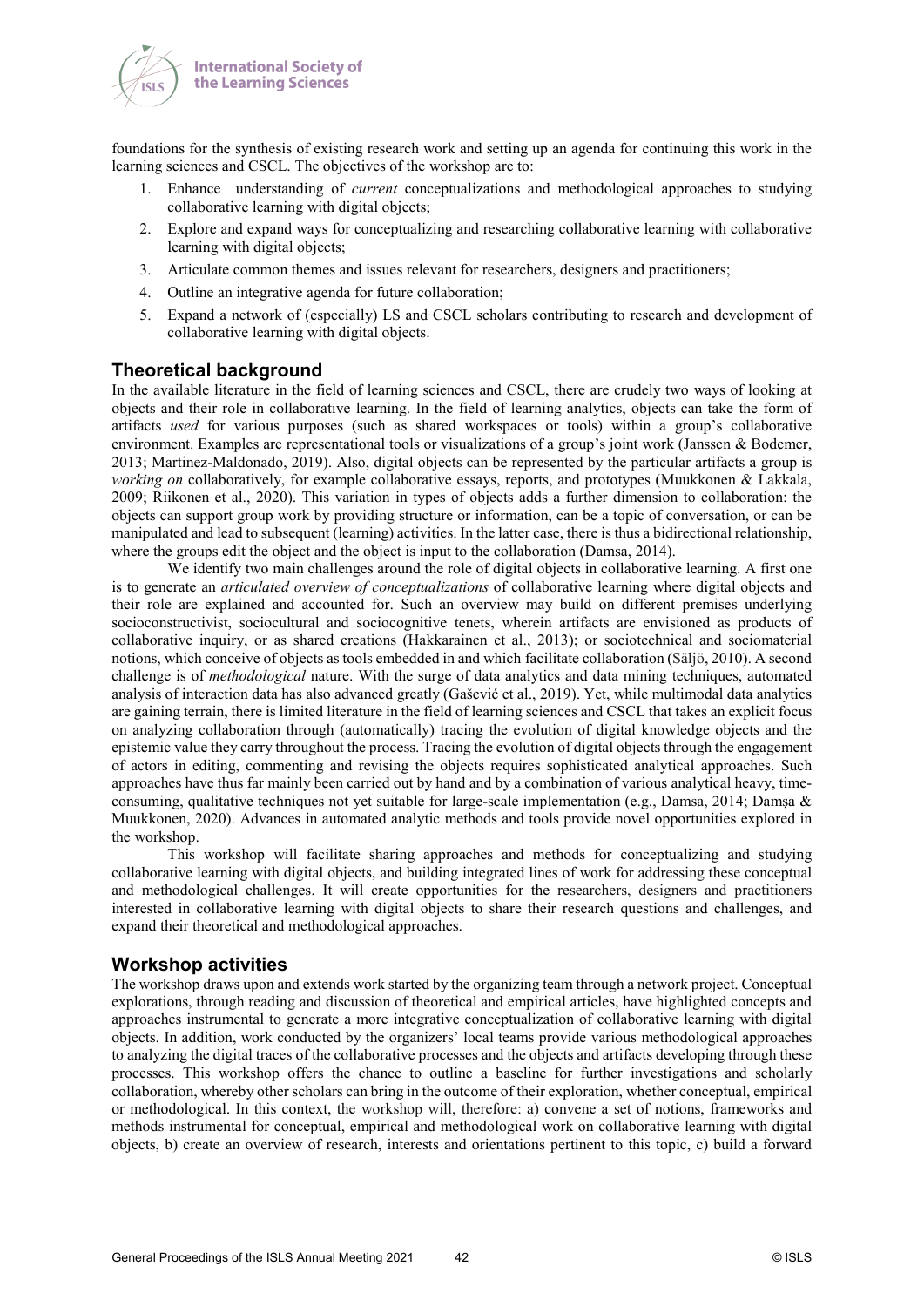

looking research agenda and consortium investing in this research topic and suitable methods, and d) set the basis for a shared agenda for subsequent conceptual and methodological explorations.

Extending previous work, we intend to structure the ICLS2021 workshop into two themes:1) Concepts and theories and 2) Research methods. To structure the workshop activities, we will use methods developed in the learning sciences for design-based research and model-based reasoning (see Pennington et al., 2016; Sandoval, 2013). The workshop will include a combination of activities in small groups for a more in-depth exploration of particular questions, and plenary activities for sharing of ideas across the groups. The final part of the workshop will be allocated to discussing future steps. The following concrete activities will help advance the planned agenda:

- $\circ$  Clarifying and reframing the purpose and joint activities during the workshop,<br>  $\circ$  Sharing, through participant presentations of their work & interests (Pecha Kue
- Sharing, through participant presentations of their work  $\&$  interests (Pecha Kucha),
- o Exploring, through group activities structured around the themes using a progressive brainstorming technique, aiming to identify connections among participants' presentations,
- o Sharing the main outcomes in the whole-group plenary discussion,
- o Extending, through facilitated focused group activities to explore shared outcomes and synthesis of outcomes in whole-group interactive session,
- o Framing plans for collaboration, joint activities at the next annual meeting, and possible ideas for joint publications

The intended audience of this workshop are researchers and practitioners (e.g. teachers, designers), who study or support collaborative learning where objects function as products or tools. The workshop is intended for both new attendees and for experienced scholars, who have been joining earlier workshops on collaborative learning at CSCL2017, CSCL2019 conferences and at ICLS2018, ICLS2020. Different types of contributions are welcome, ranging from initial ideas, to work in progress, to mature or finished projects, which can be situated within and across diverse disciplinary perspectives (e.g. learning sciences, CSCL, cognitive science, computer and data science, learning design).

### **Expected outcomes and contributions**

This workshop's outcomes will generate benefits ranging from immediate to longer-term:

- o Immediate: A repertoire of notions, frameworks and methods instrumental to continuing conceptual, empirical and methodological work on collaborative learning with artifacts;
- o Short-term: An overview of research, interests and orientations relevant to this topic;
- o Medium-term: A plan and set of ideas for selected contributions to be further developed with the prospect of submitting a special issue proposal and an edited volume proposal organized by the organizers.
- o Long-term: A research agenda and a consortium concerned with themes and studies that aims to account collaborative learning with digital objects.

#### **Link to conference theme and organizers**

The organizers conduct research in the field of learning sciences and CSCL and bridge learning research communities across three continents. The organizing team has considerable experience in organizing workshops on collaborative learning, and theoretical and methodological approaches in learning research at international conferences related to learning sciences, collaborative learning and learning analytics. The workshop addresses the theme of the conference by examining a topic that has been explored previously, but has been only to a limited extent visible in the learning sciences research. This workshop builds on and extends work conducted at CSCL2019 and ICLS2020 workshops, wherein the members of the organizing theme have been contributing and participating in various capacities. Examples are the co-organizing of the workshops 'Emergent Practices and Material Conditions in Tablet-mediated Collaborative Learning and Teaching' (Ceratto Pargman et al., 2017) and 'Synthesizing CSCL perspectives on the theory, methods, design, and implementation of future learning spaces' (Hod et al., 2017) at CSCL2017, or contributing the workshop 'Rethinking Intelligent Support for Learning in Groups' at ICLS2018. The main organizers participated and organized various events (symposiums, papers) at ISCL and CSCL conferences on the topic of collaborative learning with knowledge objects and collaborative productive disciplinary engagement during the past ten years. All organizers are members of a network project that has been engaging in conceptual and methodological explorations on analysis of collaborative learning and development of digital objects (https://www.earli.org/ECER). This workshop will further elaborate on these explorations, and invites other researchers from the ISLS community to join, expand and continue this work.